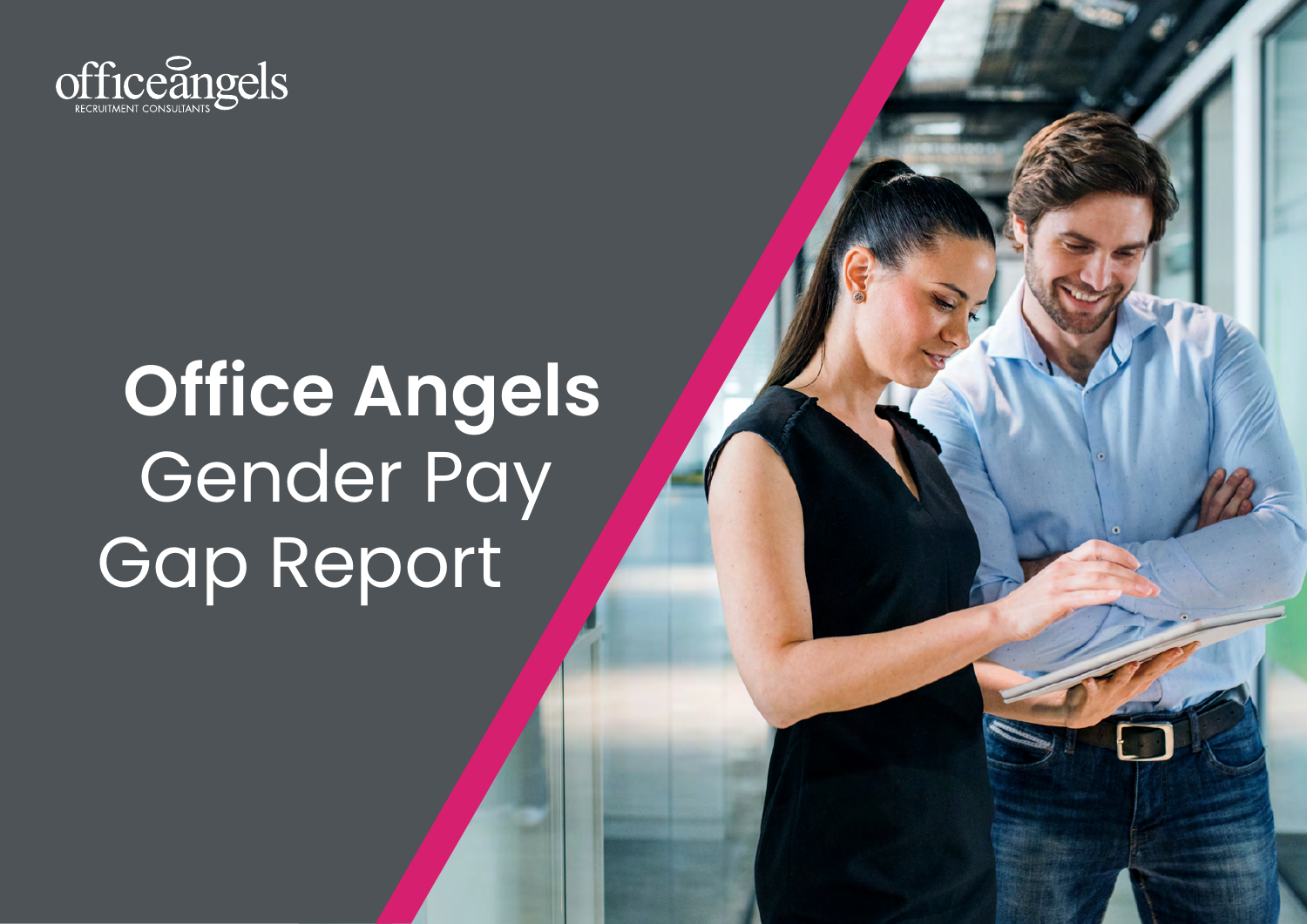### **We believe in talent not in labels**



**We are pleased to set out Office Angels' (a member of the Adecco Group) 2021/22 Gender Pay Gap Report, as part of our commitment to promote transparency and constantly thriving to do better. Our report demonstrates the work we are doing to ensure Office Angels is a great place to work for all colleagues and ensuring that the future works for everyone.**

At Office Angels, Diversity and Inclusion is fundamental to our business strategy. Our business depends on the ability to provide an excellent service to our clients, candidates and communities and our colleagues are at the heart of this. We understand diversity of thoughts, skills and experience are critical to deliver our vision of 'making the future work for everyone'.

Over recent years, the pandemic has challenged everything, our wellbeing, our routines, the way we worked. We are now focused on encouraging a dialogue on gender parity **with both women and men** to promote and drive a **fully inclusive culture** at Office Angels.

Globally the Adecco Group is a proud member of Paradigm for Parity (P4P), a coalition of business leaders whose mission is to give equal power and opportunity to women and men in the corporate world. Our aim is to achieve gender parity in **leadership roles** by 2030. Gender Parity is a core pillar of our wider global Engagement and Inclusion strategy to build an inclusive culture.



Regional President Adecco Northern Europe



**Samantha Rope Kate Garbett**<br>VP HR UK & Ireland Head of Office Ange



**Alex Fleming Niki Turner Harding** SVP Adecco UK & Ireland



Head of Office Angels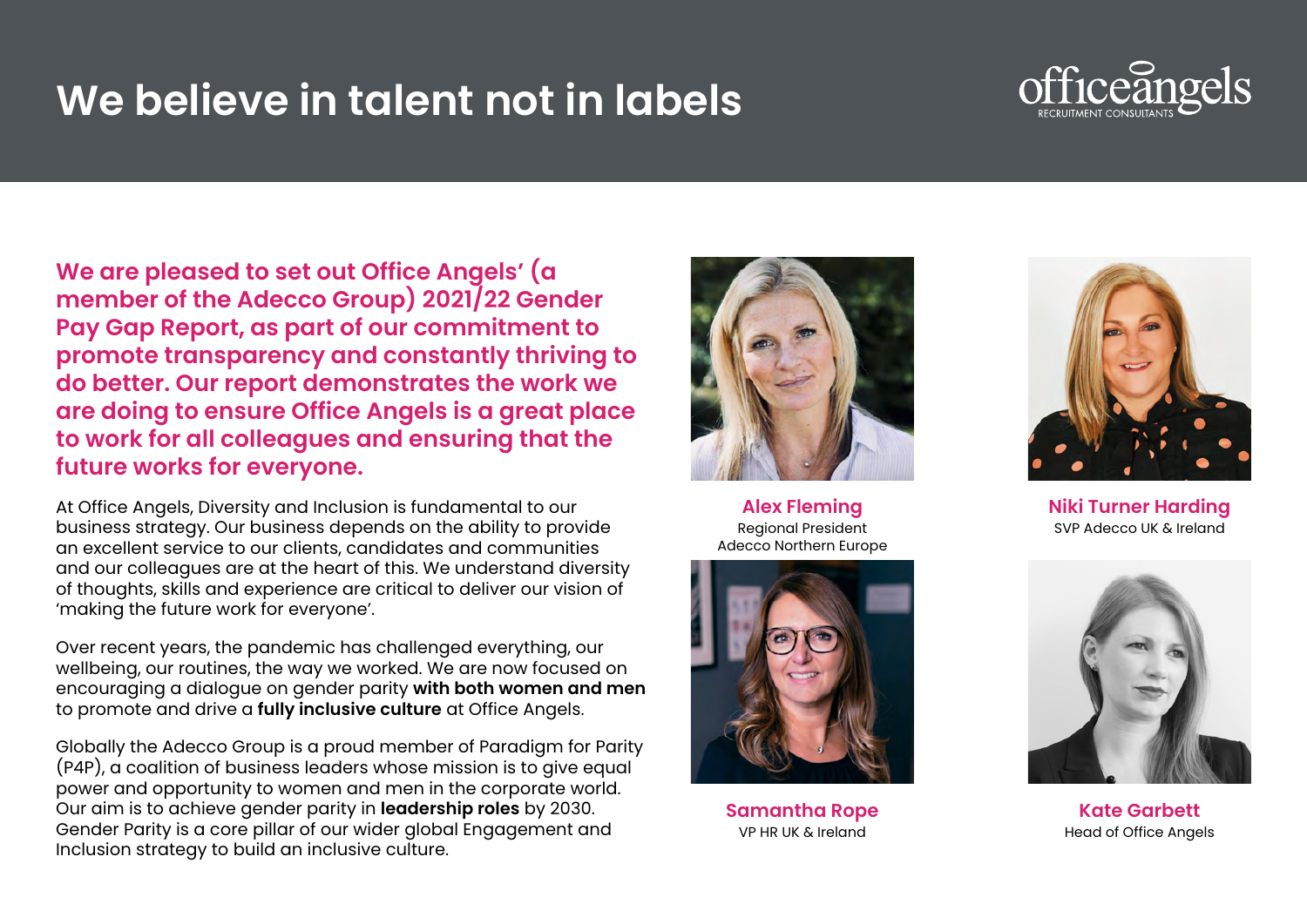# **Understanding the pay gap**



In 2017, the government introduced regulations that require UK companies with more than 250 employees to report on their gender pay gap. This provides a clear snapshot of the percentage difference between the average hourly earnings for male and female workers.

In line with requirements, we have shared details on mean and median pay, bonuses and the proportion of women that are at different levels within our business.

Our annual gender pay gap reports are accessible on our company website and via the [central government portal.](https://gender-pay-gap.service.gov.uk/)

#### **Making sense of key terms:**

- **Proportion of women across pay quartiles** Employees are split into four even groups (or quartiles) according to their pay to highlight female representation at different levels of an organisation.
- **Mean bonus gap** The percentage difference in mean (average) bonus pay over 12 months up to April 2021.
- **Median bonus gap** The percentage difference in median (middle) bonus pay over 12 months up to April 2021.
- **Bonus proportion**  The percentage of men and women who earned a bonus in the relative 12-month period.

#### **How we calculate the mean difference:**



#### **How we calculate the median difference:**

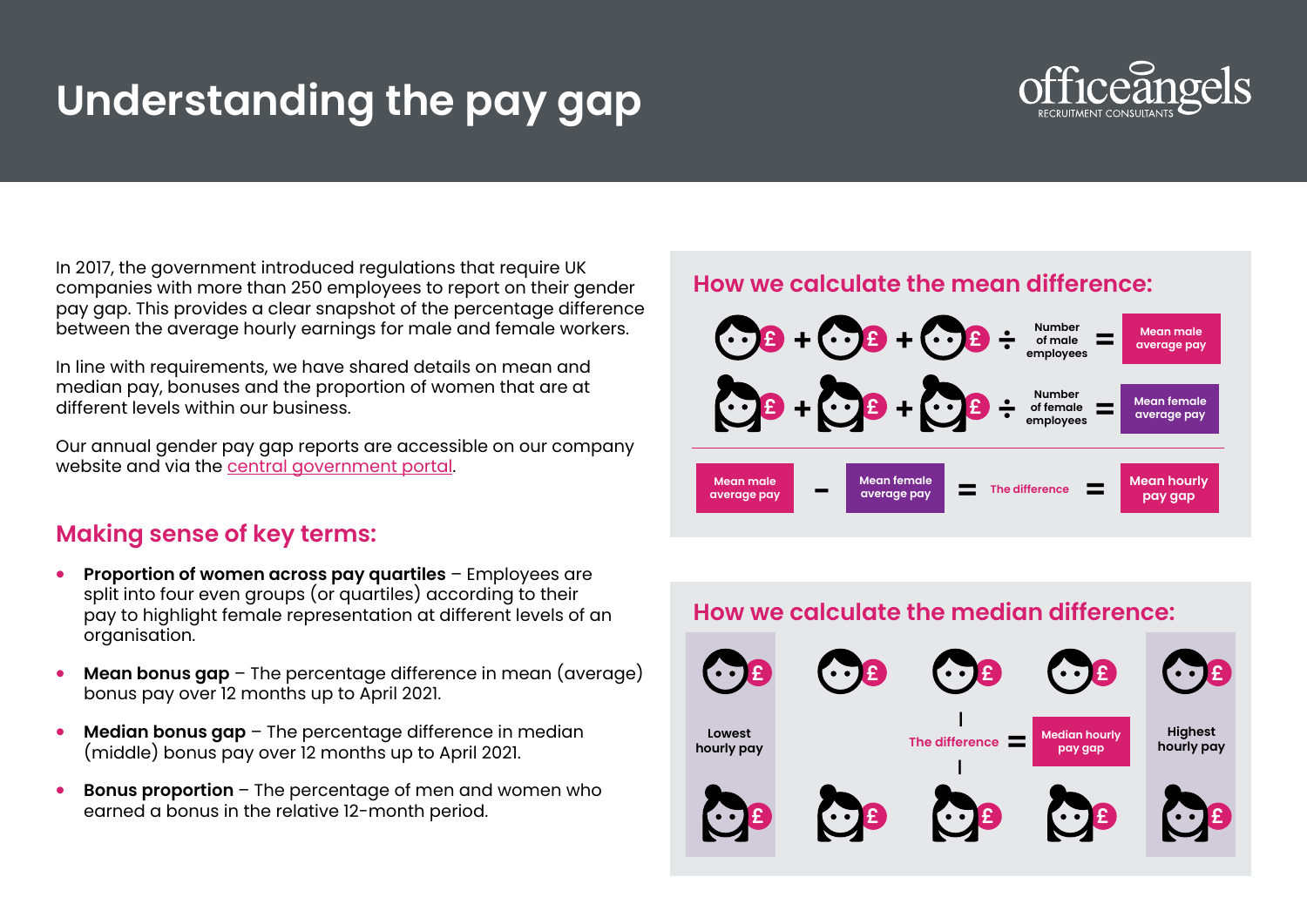### **2021/22 outcomes** Colleagues and Associates



In this report, we've set out combined results for our colleagues and associates (the temporary workers we pay on behalf of our clients) as required by the government. Because associates' hourly rates are most often dictated by our clients, the results aren't entirely representative of our own pay practices.

To give the clearest possible picture, we've taken the extra step of singling out the metrics for our colleagues across the Adecco Group UK and Ireland.

We feel this offers more transparency about our true position and enables us to talk about the initiatives we are driving to support us being an equal opportunities employer.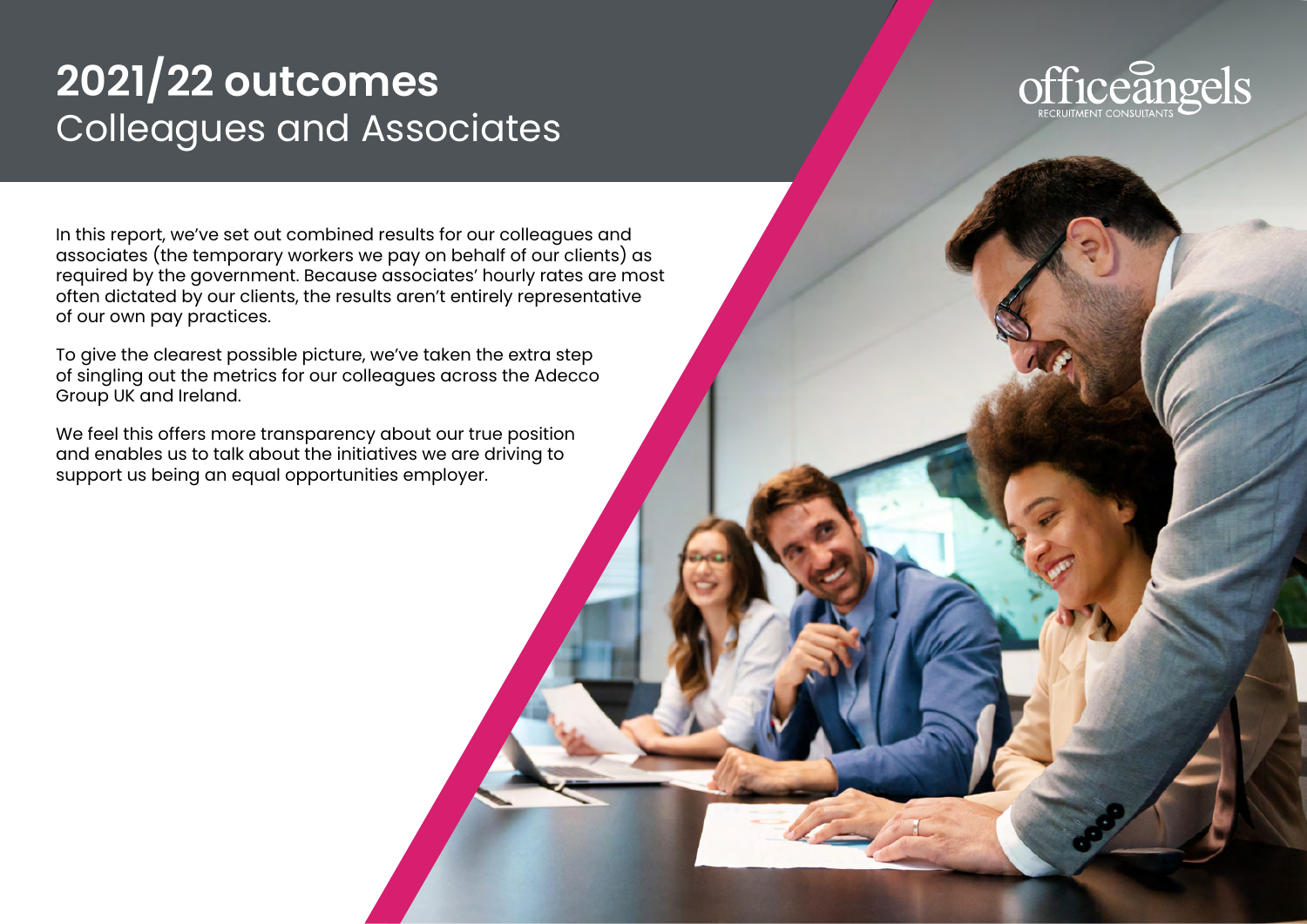### **2021/22 outcomes** Colleagues and Associates





**Proportion across pay quartiles**



#### **Data analysis highlights:**

- The **Mean** gender pay gap has decreased from -46.07% to almost nil.
- The **Median** gender pay gap  $-1.90%$
- The **Mean** bonus gap has moved significantly from a 51.92% gap to a negative gap of -558.37%. This is reflective of the small number of employees who received a bonus in 2021 compared to 2020.
- The **Median** bonus gap has also moved significantly from a 71.98% gap to a negative gap of -249.87%. This is, again, reflective of the small number<br>of bonuses paid in 2021.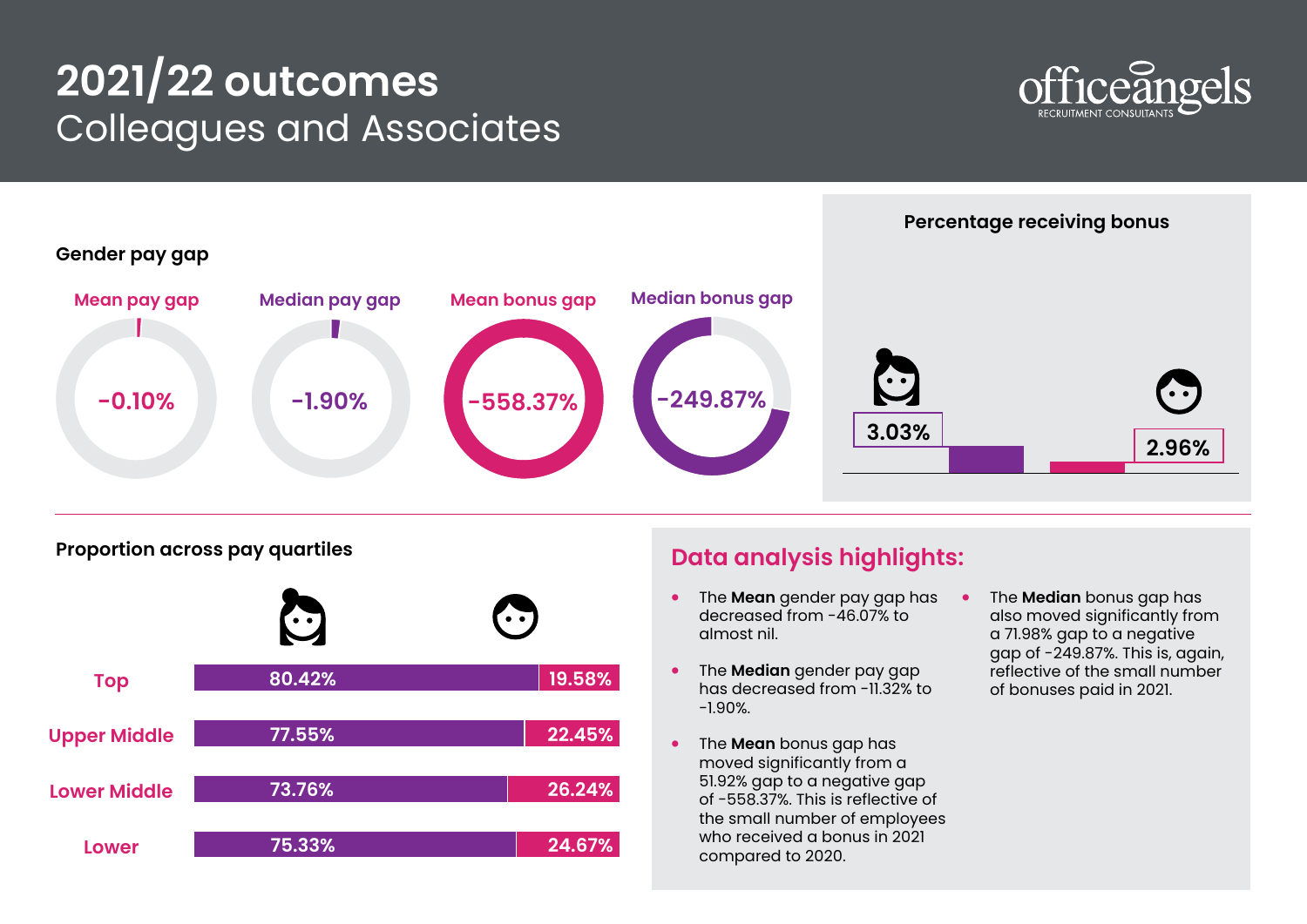# **2021/22 outcomes** Colleagues only





**Proportion across pay quartiles**



### **2021/22 Colleague data for the Adecco Group**

- The **Mean** Gender Pay Gap has reduced by over 25% to -2.00% (vs 24.15% in 2020).
- The **Median** gender pay gap has reduced to 1.52% from 7.97% in 2020, demonstrating greater equity across the business.
- Female representation in the top two pay quartiles has increased for the second year.
- The **Mean** bonus gap has increased to 46.58% (vs 27.8% in 2020).
- The **Median** bonus gap has also increased to 42.53% (vs. 13.42% in 2020).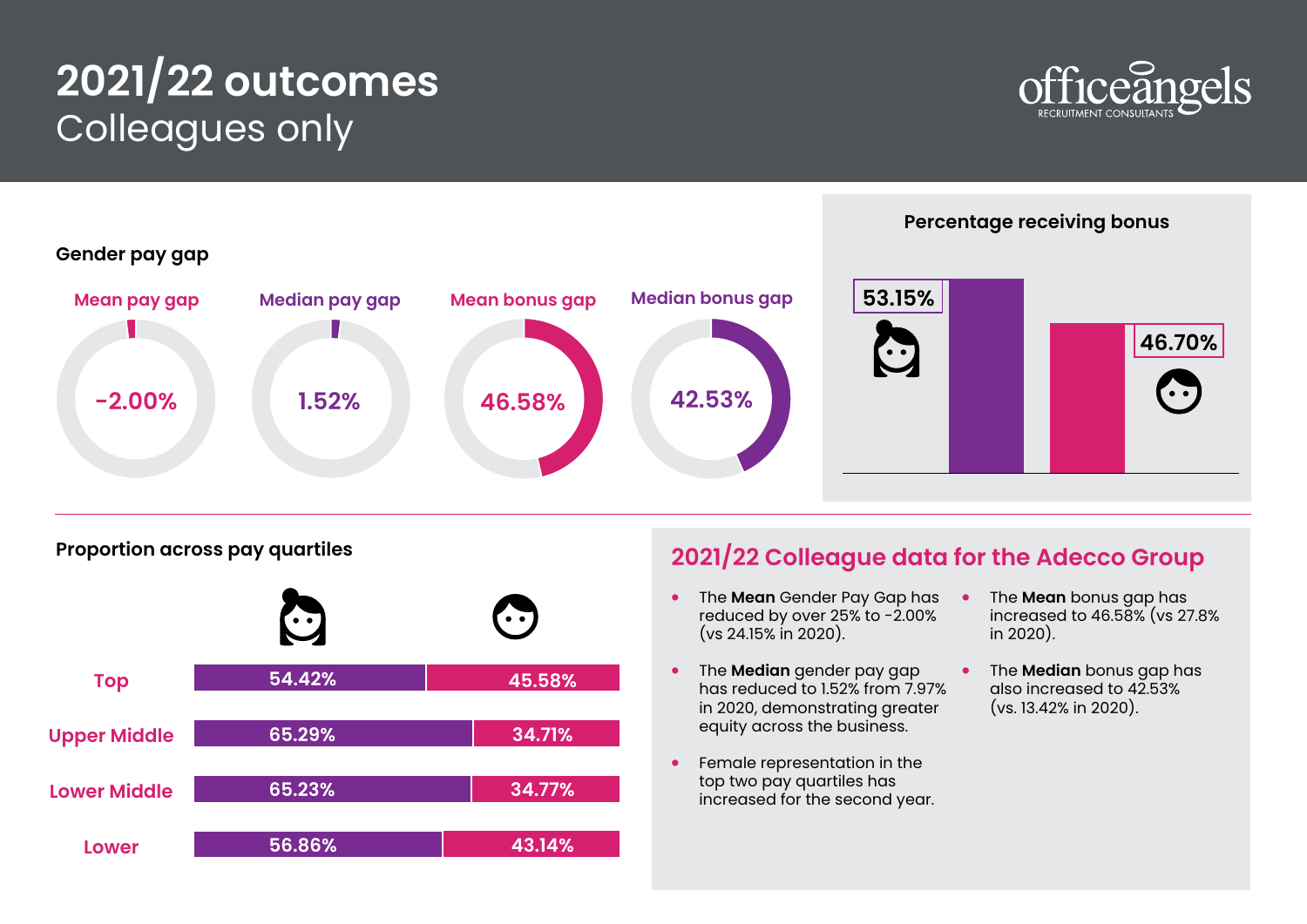### **How we are addressing the gender pay gap across the Adecco Group**



**Our colleagues help candidates on their career journeys every day. They understand that success starts with hard skills, soft skills and experience – not their gender.** 

**We believe our colleagues deserve the same wide-open opportunities from their own employer, so we're tackling our pay gap with insight, innovation and handson involvement.**

- The Adecco Groups UK&I executive leadership team is now made up of 50% women; that is an improved balance vs 5 years ago at 25% and 3 years ago at 30%.
- We have implemented our New Ways of Working (NWW) strategy across the UK&I which enables more hybrid working, something that has been welcomed by working mums and enables us to be a more family-friendly and flexible organisation and support work-life integration.
- Gender remains a key pillar of our Diversity and Inclusion Strategy both at a Global and local level. We have established dedicated employee forums for each protected characteristic and our gender forum specifically focuses on the work we need to undertake to ensure women thrive at the Adecco Group.
- Our Women in Leadership global programme provides us with a great vehicle to support career progression for female leaders within our business.
- We developed an extensive range of learning and development to support diversity and inclusion. Our leaders, managers and employees globally have attended conscious inclusion training and we have developed on demand learning through the provision of two online courses focussing on diversity and inclusion and unconscious bias.
- Through our quarterly employee engagement survey, we are able to understand engagement levels by gender, our survey consistently outlines higher than average engagement levels in our female colleague population. In relation to reward our female employees have higher engagement levels than their male counterparts.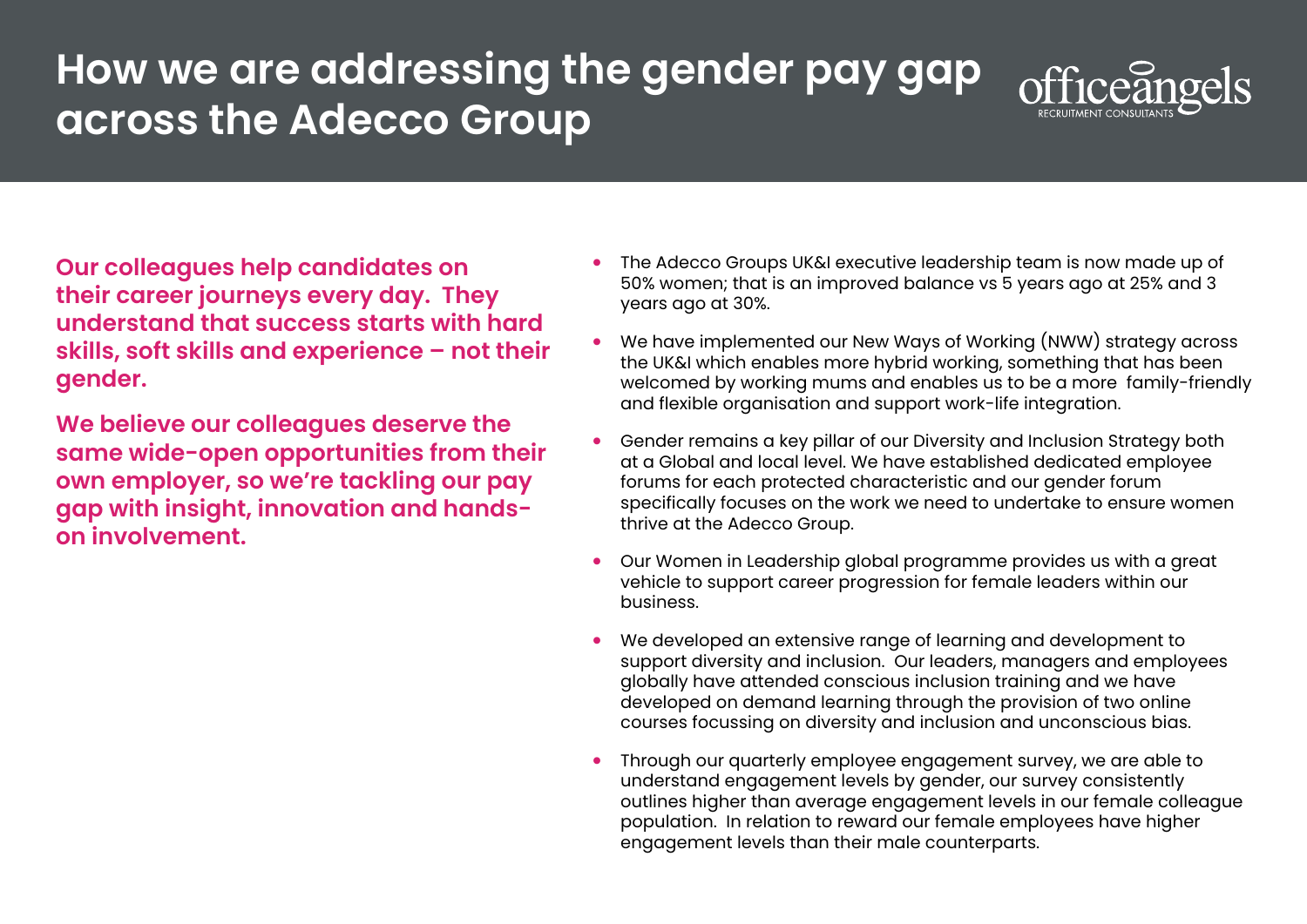### **What we'll focus on next**



#### **Office Angels prides itself on gender parity and a positive workplace culture, and we are really proud of the dedication and hard work from everyone involved.**

Our focus over the coming year ahead is

- Continue to maximise the benefits of hybrid working and further develop our family friendly policies
- Continue to celebrate International Women's Day and our Inspiring Women speaker series for example; Inspiring Women in Tech and Inspiring Women in SMEs.
- Further development for consultants to support diverse recruitment of colleagues through recruiting differently
- Introduce technology and AI to remove bias from the recruitment process

I and the team remain committed to making our workplace as inclusive as possible. Gender Pay Gap reporting and the analysis of our data brings transparency and focus to the different experiences of men and women in our organisation. We will use this insight coupled with our new data reporting capabilities to inform our workforce and our practices and enable us to make changes that will have a lasting impact for our colleagues. Our future at work strategy to make the future work for everyone aims not only to make our company a better place to work but to use our position as a global leader in HR solutions to drive a greater and lasting impact for our clients, candidates and communities.

As VP HR UK & Ireland, I Samantha Rope, can confirm the information contained herein is accurate.



**Samantha Rope**  VP HR UK & Ireland